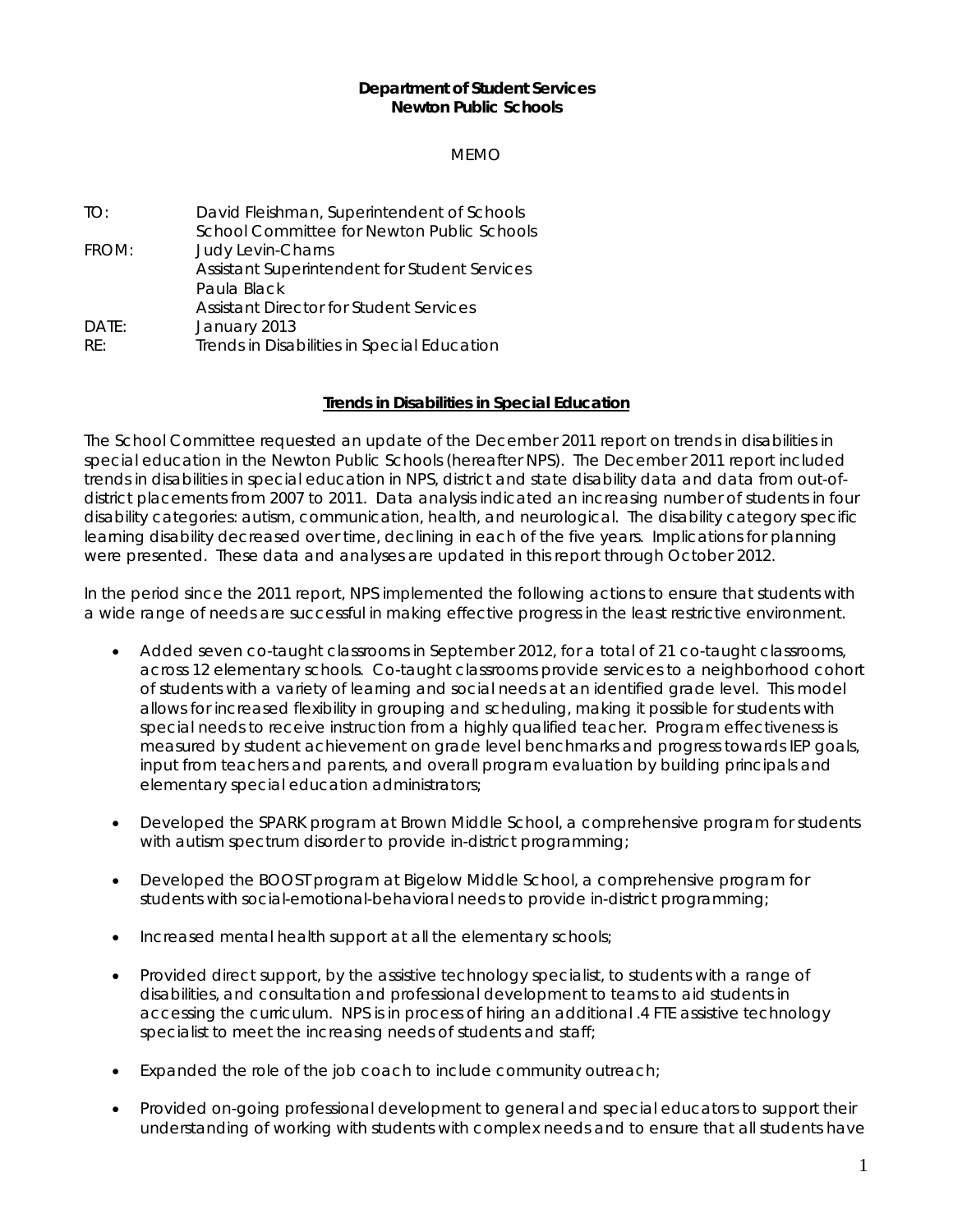full access to the general educational curriculum. For example, regular and special educators and preschool teachers participated in workshops related to the new Massachusetts Frameworks in ELA. Special educators at the elementary level were trained in educating students with intellectual disabilities, specialized instruction in reading, behavior management and assistive technology. General and special educators were trained in co-teaching, restraint and seclusion protocols, behavior management, collaboration, and special education laws and regulations. Middle school special educators attended workshops on math content and pedagogy, assistive technology, assessment, restraint procedures, and special education regulations. Special educators at the high school level were trained in cognitive assessments and executive functioning, and transition planning. Professional development was also provided to teaching assistants and behavior therapists. For example, training was provided to support specialized instruction in math, oral language, reading, social pragmatics, assistive technology, crisis prevention, and executive function.

## Section I - Disability Data October 2008 – October 2012

Table 1 below presents the total number of students in each category of disability as reported to the Department of Elementary and Secondary Education (DESE) in October of each year. See Appendix A for the disability definitions per the DESE website. The table below provides the count of students in each disability category and the percent change in numbers from each prior year and overall 2008 to 2012. Note that in 2012 the number of students with disabilities has declined in a single year reversal of a multi-year trend.

| <b>Primary Disability</b>                       | 2008           | % Change<br>from 2008 | 2009           | % Change<br>from 2009 | 2010         | %<br>Change<br>from<br>2010 | 2011         | %<br>Change<br>from<br>2011 | 2012         | $\%$<br>Change<br>over 4<br>year |
|-------------------------------------------------|----------------|-----------------------|----------------|-----------------------|--------------|-----------------------------|--------------|-----------------------------|--------------|----------------------------------|
| <b>Autism</b>                                   | 185            | 10%                   | 204            | 13%                   | 230          | 13%                         | 259          | 8%                          | 280          | 51%                              |
| Communication                                   | 262            | 2%                    | 268            | $-3%$                 | 261          | 14%                         | 297          | 2%                          | 292          | 11%                              |
| Developmental<br>Delay                          | 222            | 5%                    | 234            | 9%                    | 254          | 5%                          | 266          | 1%                          | 269          | 21%                              |
| <b>Emotional</b>                                | 161            | 11%                   | 179            | 12%                   | 200          | 4%                          | 207          | 0%                          | 207          | 29%                              |
| Health                                          | 236            | 8%                    | 256            | 10%                   | 281          | 9%                          | 306          | 2%                          | 312          | 32%                              |
| <b>Intellectual</b>                             | 45             | $-9%$                 | 41             | 9%                    | 45           | 16%                         | 52           | $-13%$                      | 45           | $\boldsymbol{0}$                 |
| <b>Multiple</b><br><b>Disabilities</b>          | 32             | $-16%$                | 27             | 4%                    | 28           | $-4%$                       | 27           | $-15%$                      | 23           | $-28%$                           |
| Neurological                                    | 113            | 14%                   | 129            | 20%                   | 155          | 30%                         | 201          | 27%                         | 256          | 127%                             |
| Physical                                        | 13             | $-15%$                | 11             | 36%                   | 15           | $-36%$                      | 11           | $-9%$                       | 10           | $-37%$                           |
| Sensory/Deaf-<br><b>Blind</b>                   | $\overline{2}$ | 0%                    | $\overline{2}$ | $-50%$                | $\mathbf{1}$ | 0%                          | $\mathbf{1}$ | 0%                          | $\mathbf{1}$ | $-50%$                           |
| Sensory/Hearing                                 | 15             | $-7%$                 | 14             | $-14%$                | 12           | 42%                         | 17           | 12%                         | 19           | 27%                              |
| Sensory/Vision                                  | 6              | 33%                   | 8              | 0%                    | 8            | 13%                         | 9            | 11%                         | 10           | 67%                              |
| <b>Specific Learning</b><br><b>Disabilities</b> | 995            | $-3%$                 | 963            | $-5%$                 | 917          | $-9%$                       | 833          | $-12%$                      | 731          | $-27%$                           |
| <b>None Specified</b>                           | $\overline{2}$ |                       |                |                       |              |                             |              |                             |              |                                  |
| <b>TOTAL:</b>                                   | 2,289          | 2%                    | 2,336          | 2%                    | 2,407        | 3%                          | 2,486        | 3%                          | 2,455        | $-1%$                            |

| Table 1: Count of Students in NPS by Disability Category |  |
|----------------------------------------------------------|--|
|----------------------------------------------------------|--|

A student may demonstrate more than one disability; however, it is the Team's responsibility to determine the primary area of disability. The Team can indicate a secondary and/or tertiary disability that are all taken into consideration when developing the student's Individual Educational Program (IEP). The primary disability is the disability that is reported to the state. It is important to understand that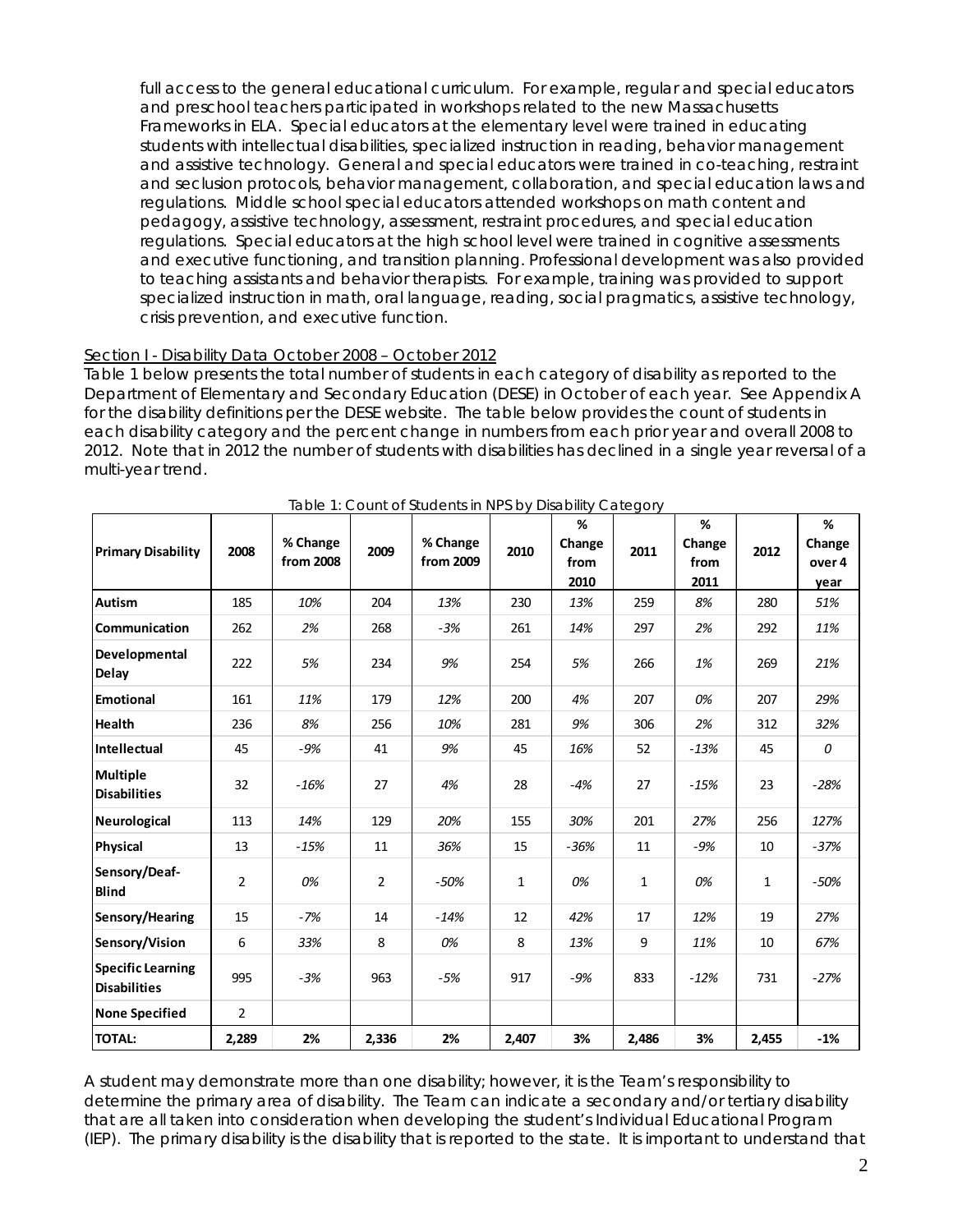within each disability category there is a wide range of severity of need from low, moderate, to high level of need. Each student's program is individualized to meet his or her level of need and to provide a free and appropriate education (FAPE) in the least restrictive environment (LRE).

The greatest changes over the five years 2008 to 2012 were in neurological disabilities (127%) and autism (51%). Substantial changes also were seen in health (32%), emotional disabilities (29%), and developmental delay (21%). In addition communication increased 11%. Sensory/hearing and sensory/vision also have increased substantially, 27% and 67%, respectively but for a small number of students. Specific learning disabilities decreased 27%.

The greatest percent increases in the previous report (December 2011) were in neurological disorders (128%), autism (61%), health (33%) and emotional (22%). Specific learning disabilities decreased 17%.

Changes over the five years 2008-2012 compared to changes over the five years 2007-2011 are as follows: neurological 127% vs 128%, autism 51% vs 61%, health 32% vs 33%, emotional 29% vs 22%, developmental delay 21%vs 17%, communication 11% vs 17%. Specific learning disabilities decreased 27% vs 17%. Thus, the changes over the two time periods are similar for neurological and for health. Developmental delay and emotional disability each increased more during the 2008-2012 time period than during the 2007-2011 time period. A smaller change over time is seen in autism and communication. Specific learning disability continues to decrease; the decrease is greater in 2008-2012 (27%) compared to 2007-2011 (17%).

Figure 1 shows the number of students with selected disabilities for years 2008-2012 (for purposes of display the graphed number of students with specific learning disability (SLD) is the actual number divided by 10). The number of students demonstrating health, developmental delay, autism, and neurological disabilities continued to increase every year. After increasing from 2008 to 2011, there was no change in number of students with emotional disabilities from 2011 to 2012. Students with neurological disabilities have increased most rapidly from 2008 to 2012. There are students in all five of these disability categories who may require multiple and intensive services to make effective progress. Additionally, an aide may be needed in order to provide these services and support access to the general education curriculum and environment. The number of students diagnosed with specific learning disability decreased over the same time period (2008-2012). This may be a function of a number of factors such as early intervention for reading and math support, improved clarity in classification of disabilities as well as a shift in federal and state eligibility determination implemented in 2008.



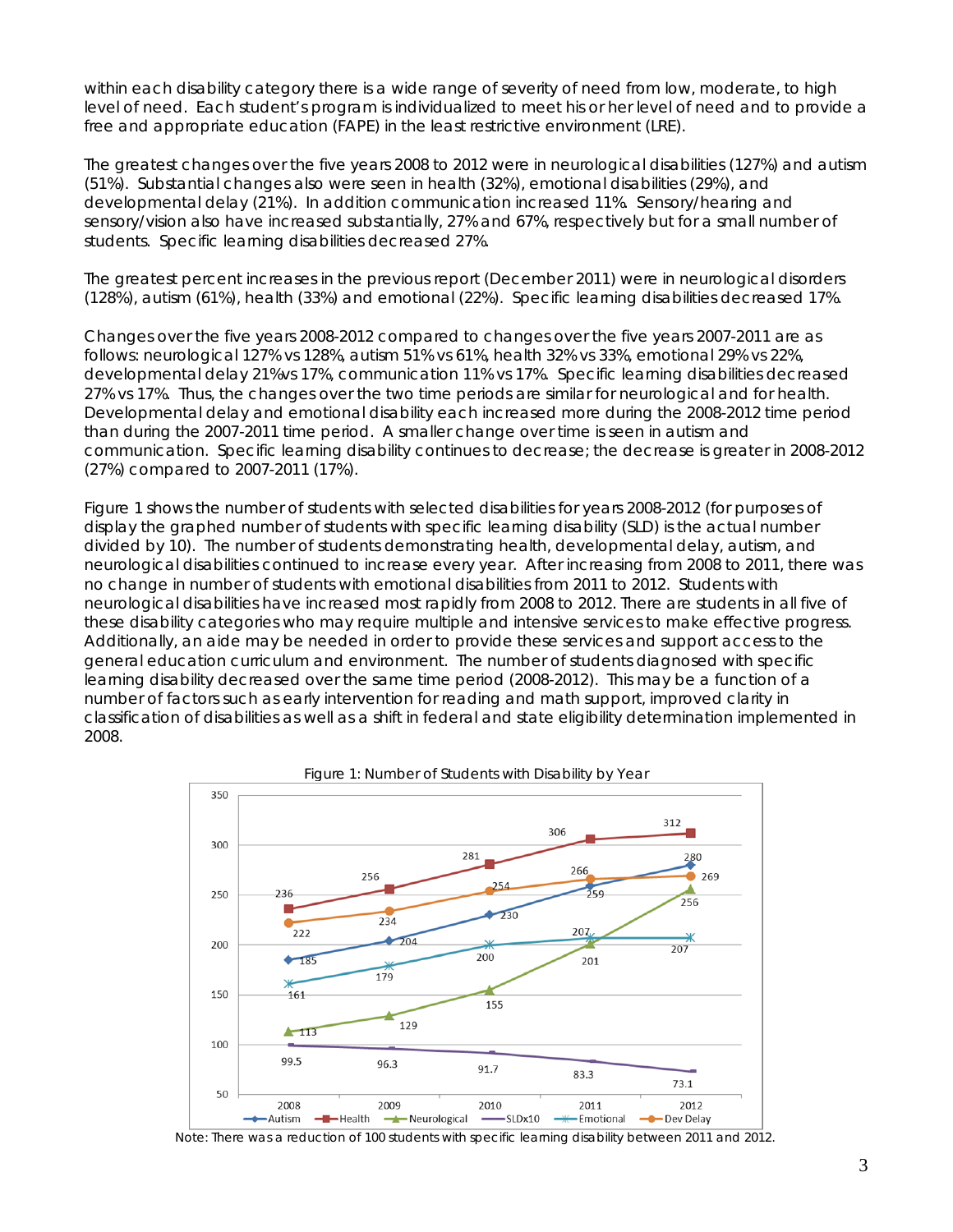# Comparison to State Data

Table 2 compares disability data from NPS to Massachusetts state data provided by the DESE for years 2008-2011. The comparison to state data shows that NPS' change in percent of students in each category continues generally t0 parallel state trends from year to year. Of all students having disabilities, the percentages of NPS students with autism spectrum disorders, health, and neurological disabilities are larger than the state percent, and both the NPS and state percents continue to increase. The difference between NPS and state percents for neurological disabilities has increased over the three years. The percent of students with communication disabilities is substantially lower than the state percent. The decline in the percentage of students with specific learning disabilities (SLD) is also apparent both in NPS and at the state level. NPS continues to identify students with SLD at a higher rate than the state but the difference between NPS and the state is less in 2011 than in any of the other prior years. The decline in number of students with SLD in NPS and in Massachusetts is consistent with the national trend; as is the increase in number of students with autism spectrum disabilities (Scull and Winkler, 2011). States vary in their definitions for the disability categories, complicating comparisons to national data.

| <b>Primary Disability*</b>     |              | 2008    | 2009    | 2010    | 2011    |
|--------------------------------|--------------|---------|---------|---------|---------|
| Autism                         | Newton       | 8.1%    | 8.7%    | 9.8%    | 10.4%   |
|                                | <b>State</b> | 5.3%    | 5.9%    | 7.3%    | 8.1%    |
| Communication                  | Newton       | 11.4%   | 11.5%   | 10.8%   | 11.9%   |
|                                | <b>State</b> | 16.7%   | 17.3%   | 17.7%   | 18.0%   |
| Developmental Delay            | Newton       | 9.7%    | 10.0%   | 10.6%   | 10.7%   |
|                                | <b>State</b> | 10.0%   | 10.1%   | 10.7%   | 10.7%   |
| Emotional                      | Newton       | 7.0%    | 7.7%    | 8.3%    | 8.3%    |
|                                | <b>State</b> | 8.4%    | 8.4%    | 8.5%    | 8.5%    |
| Health                         | Newton       | 10.3%   | 11.0%   | 11.7%   | 12.3%   |
|                                | <b>State</b> | 6.4%    | 6.9%    | 8.5%    | $9.0\%$ |
| Intellectual                   | Newton       | 2.0%    | 1.8%    | 1.9%    | 2.0%    |
|                                | <b>State</b> | 6.8%    | 6.6%    | 6.3%    | 6.2%    |
|                                | Newton       | 1.4%    | 1.2%    | 1.2%    | 1.1%    |
| Multiple Disabilities          | <b>State</b> | 3.0%    | 2.9%    | 2.9%    | 2.9%    |
|                                | Newton       | 4.9%    | 5.5%    | 6.4%    | 8.1%    |
| Neurological                   | <b>State</b> | 3.7%    | 3.9%    | 4.5%    | 4.9%    |
| Physical                       | Newton       | 0.6%    | 0.5%    | 0.6%    | 0.4%    |
|                                | <b>State</b> | 0.9%    | 1.0%    | 0.9%    | 0.9%    |
| Sensory/Deaf/Blind             | Newton       | $< 1\%$ | $< 1\%$ | $< 1\%$ | $<$ 1%  |
|                                | State        | 0.1%    | 0.1%    | 0.1%    | 0.1%    |
|                                | Newton       | 0.7%    | 0.6%    | 0.3%    | 0.7%    |
| Sensory/Hearing                | <b>State</b> | 0.8%    | 0.7%    | 0.7%    | 0.7%    |
|                                | Newton       | 0.3%    | 0.3%    | 0.3%    | 0.4%    |
| Sensory/Vision                 | <b>State</b> | 0.3%    | 0.3%    | 0.4%    | 4.0%    |
|                                | Newton       | 43.5%   | 41.2%   | 38.1%   | 33.5%   |
| Specific Learning Disabilities | <b>State</b> | 37.6%   | 35.8%   | 31.5%   | 29.3%   |
| Total                          |              | 100%    | 100%    | 100%    | 100%    |

| Table 2: Comparison of NPS Data to State Data:                                       |  |
|--------------------------------------------------------------------------------------|--|
| ooptaas of Ctudents by Disability Category for Ctudents Identified with a Disability |  |

\*Data from the DESE website \*www.doe.mass.edu

### Section II - Out-of-District Placements

Table 3 presents the total number of students placed by NPS in out-of-district settings. The data are from February 2008-2012 and October 2012, and include students who eventually return to in-district programming or exit special education due to reaching the maximum age of 22.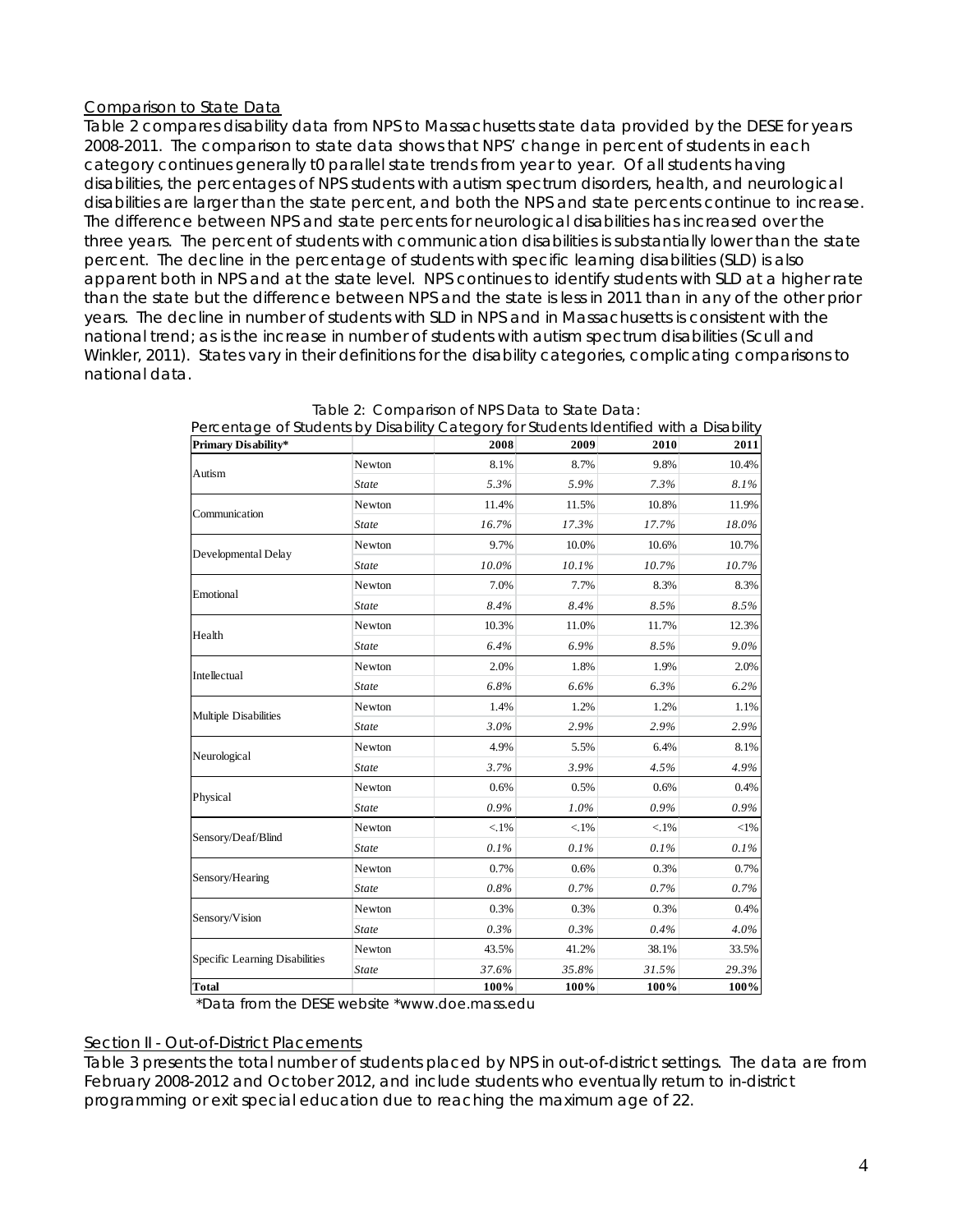| TABLE 3: Count of Students Placed by NPS in Out-of-District Placements                          |              |          |      |      |          |              |  |
|-------------------------------------------------------------------------------------------------|--------------|----------|------|------|----------|--------------|--|
| School Level*                                                                                   | 2008         | 2009     | 2010 | 2011 | Feb 2012 | Oct 2012     |  |
| Early Childhood                                                                                 | $\mathbf{0}$ | $\Omega$ | 1    | 1    | 1        | $\mathbf{0}$ |  |
| Elementary                                                                                      | 11           | 11       | 15   | 16   | 19       | 21           |  |
| Middle                                                                                          | 29           | 25       | 35   | 37   | 32       | 31           |  |
| <b>High School</b>                                                                              | 85           | 91       | 79   | 90   | 100      | 104          |  |
| <b>TOTAL</b>                                                                                    | 125          | 127      | 130  | 144  | 152      | 156          |  |
| # of students returning to in-<br>district during year                                          | 3            | 7        | 13   | 8    | 13       | 5            |  |
| Cost Share                                                                                      | 16           | 21       | 28   | 35   | 27       | 27           |  |
| *Data from February 2008-2012 and October 2012 as reported monthly to the NPS School Committee. |              |          |      |      |          |              |  |

The total number of students in out-of-district placements increased by 27 over a four-year period when comparing the February 2008 to the February 2012 counts. The number of students in out-of-district placements increased by four students in October 2012, bringing the number to 156 students. This number represents 6% of the total number of students receiving special education services (2455 students, October 2012 Student Information Management System [DESE SIMS] and 1.2% of the total number of students enrolled in NPS (12,519, October 2012 SIMS).

At the elementary level the numbers have increased from 11 students in February 2008 to 21 in October 2012. At the middle school level the number of students has fluctuated from 29 in 2008 to 37 in 2011, but decreased to 31 in October 2012. At the high school level the number of students went from 85 in 2008 to 79 in 2010, and to 104 in October 2012. At the elementary level 11 of the 21 students are coded with a disability of autism and three students are listed with an emotional disability. At the middle school level nine of the 31 students are coded with a disability of autism and nine are coded an emotional disability. At the high school level, of the 104 students 26 are coded with an emotional disability and 22 with a disability of autism.

This year, the data reflect that the additional programming at the middle school level of SPARK, which support students on the autism spectrum and BOOST, which supports students with social-emotional disabilities, has contributed to the lower referrals of students for out-of-district placements. In addition, the number of cost share agreements increased from 16 in 2008 to 35 in 2011 and decreased to 27 in 2012. It is anticipated that the number of agreements in the 2012-2013 school year will be similar to the 2011-2012 school year.



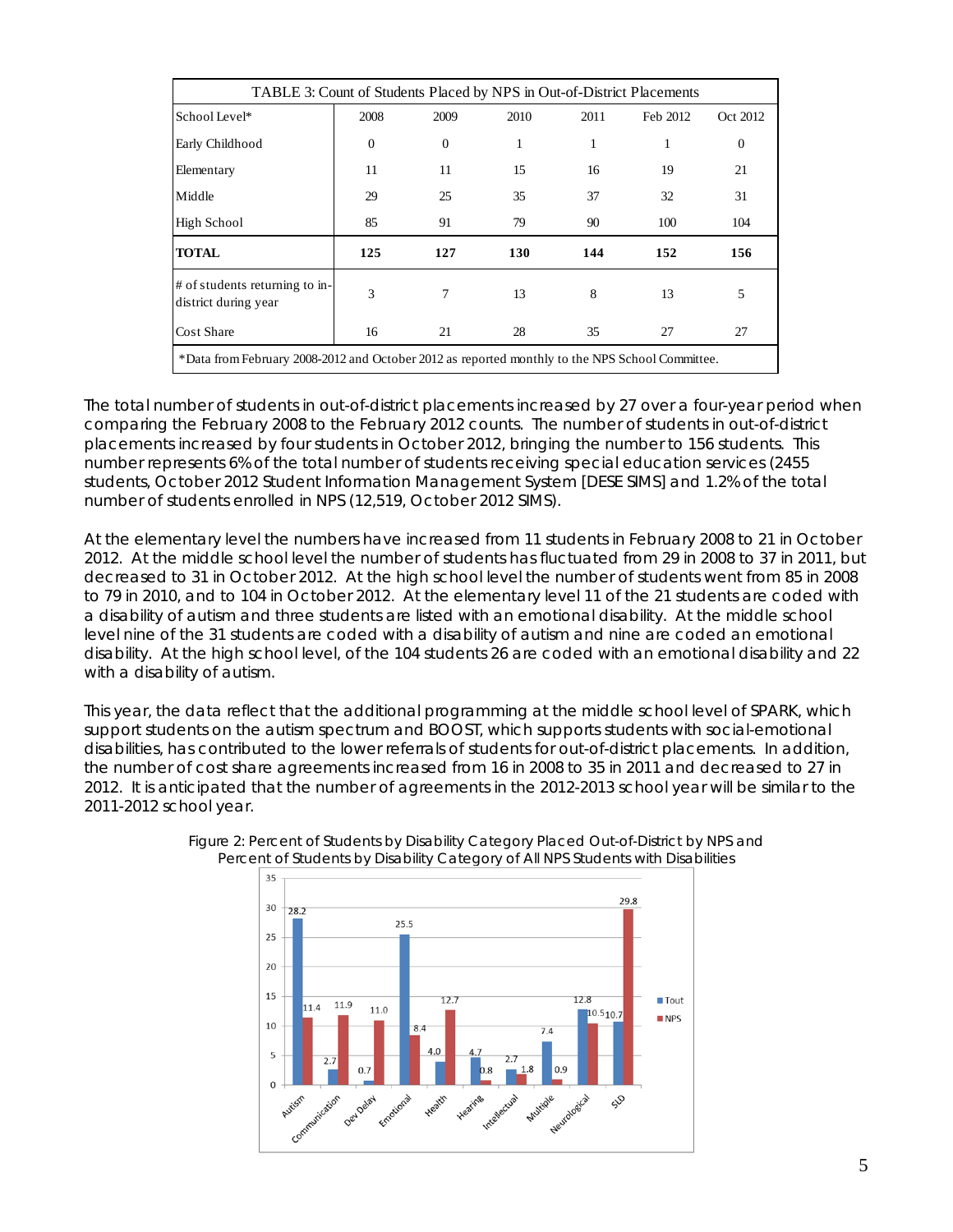Figure 2 shows the percentages of students by disability category placed out-of-district by NPS in October 2012. These percentages are based first on the total number of students placed out-of-district by NPS (156; T-OUT [tuitioned out]) and secondly on the total number of students in special education in NPS (2455; NPS). Within the group of students who are placed out-of-district, the greatest percentage is students who have been identified with autism or an emotional disability. Students with autism represent 28.2% of the total out-of-district placements. These students represent 11.4% of the total number students in special education. Similarly, students with an emotional disability represent 25.5% of the out-of-district placements and represent 8.4% of the total number of students in special education. These are students whose needs are so complex and unique that the specialized supports provided in a particular out-of-district placement makes it the least restrictive and most appropriate environment for making effective progress. As evidence of the unique needs of some students and the level of specialization required, we continue to place students in over 50 out-of-district programs. An out-ofdistrict placement is proposed after all available in-district services have been utilized or considered. This is an on-going process by the Team to determine a student's effective progress in the least restrictive environment and in the context of FAPE. Agreements are the result of the dispute resolution process where the parties may not agree about what is FAPE for a particular student. The increasing number of students placed out-of-district parallels the increasing number of students with these two disabilities in NPS and the state.

### Section III - Implications for Planning

The Department of Student Services monitors trends in disability categories and develops programming to respond to changing needs within NPS. We anticipate that these categories will impact all aspects of planning going forward.

 Communication and Specific Learning Disabilities - Although the trend data indicate a slight decrease over the last year in the number of students with communication impairments, NPS continues to add highly qualified speech/language pathologists as needed, as well as to develop further the team of speech/language pathologists who provide services to students needing augmentative communication devices. There is also a significant increase in students diagnosed with autism spectrum disorders who require services and consultation of high intensity and frequency.

Although there is a decrease in the number of students identified as having a specific learning disability, this continues to remain the largest disability category in the district. At all school levels NPS is maintaining programs that provide interventions and supports for students with specific learning disabilities. These include: tiered instruction as an early intervention response at all levels, the REACH program at the elementary level, the learning disability programs at the middle school level, academic support (Newton North), the Learning Program (Newton South), and academic support provided through special educators in learning centers and/or regular classroom settings throughout the district.

 Autism - The continued increase in the number of students with autism spectrum disorders over the past four years continues to have implications for programming. Students with autism spectrum disabilities present significant needs in communicating, social/behavioral interacting, and learning. The development and implementation of Applied Behavior Analysis (ABA) programming throughout all school levels has been in response to the growing number of students in need of these services. ABA services include a combination of supported inclusion, discrete trial training, small group instruction, and incidental teaching strategies. Board Certified Behavior Analysts (BCBAs) provide services to students and consultation to IEP Teams and parents. Most students with autism spectrum disorders are supported in the neighborhood inclusion program, in social pragmatics groups, and through other types of services and supports that are determined and provided based on individual student needs such as occupational therapy, speech/language therapy, and adaptive physical education. This year NPS developed the SPARK program at Brown Middle School, a comprehensive program for students on the autism spectrum. NPS will need to continue implementing a comprehensive autism support program at all levels.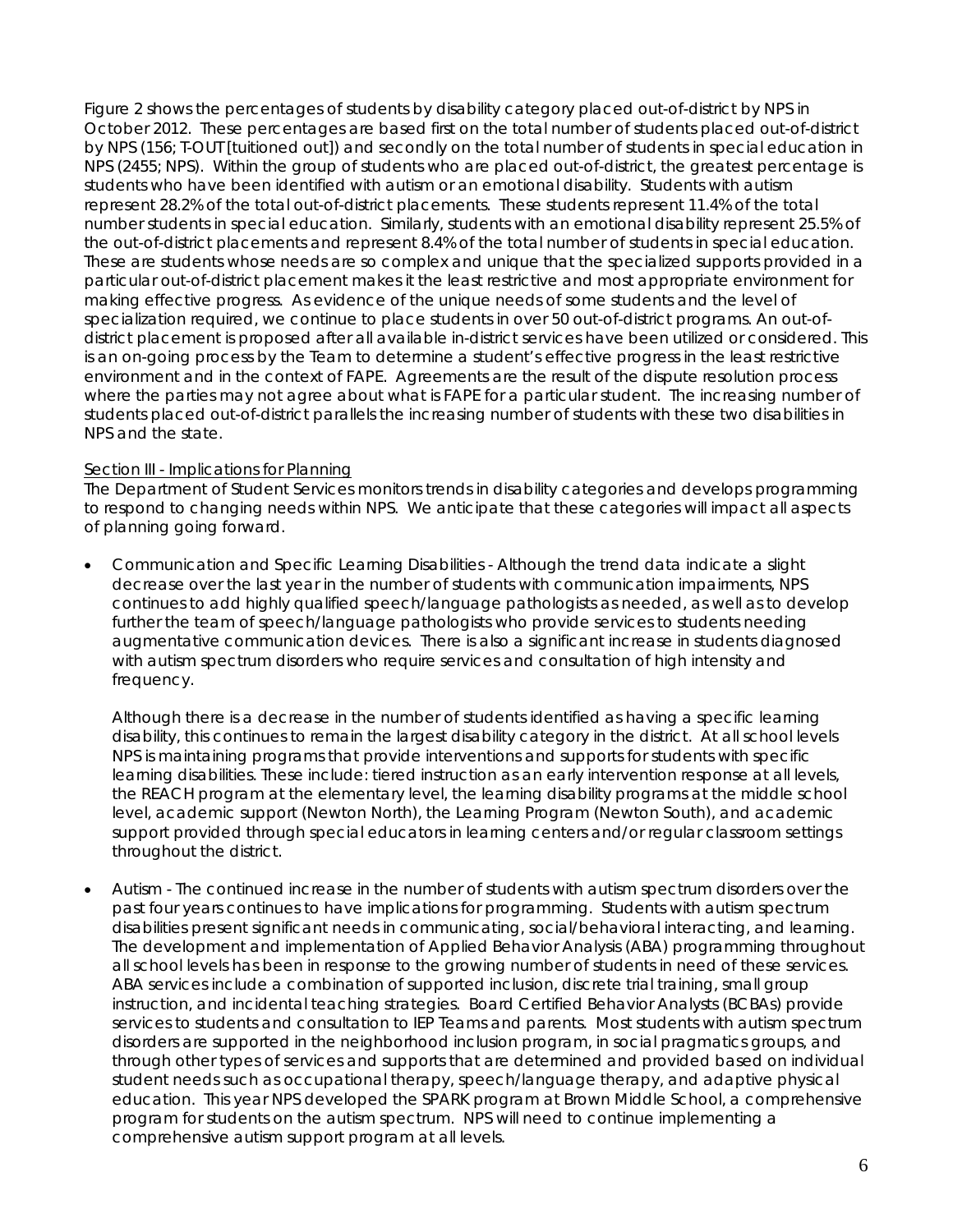- Emotional The continued increase in the number of students with emotional disabilities has implications for staffing and programming. Students with emotional disabilities at all levels require the support of mental health professionals such as school psychologists, social workers, and guidance counselors. In addition, as is true in most high schools, middle to late adolescence is generally a time where emotional and behavior disorders become most manifest. This year NPS developed the BOOST program at Bigelow Middle School, a comprehensive program to address the needs of students with social-emotional-behavioral disabilities. In addition, this year NPS was able to increase mental health services at the elementary level, providing full time support throughout the week.
- Health and Neurological The continued increase in number of students with health and neurological disabilities also has implications for programming. Students with health and neurological disabilities may require the support of many staff members including assistants, nurses, occupational and/or physical therapists, speech/language pathologists, psychologists, and behavior specialists. It is anticipated that the number of students in these categories of disability will continue to increase, as advancements in medical technologies and interventions are continually improving the overall health and well being of children with these disabilities. In addition, students who become eligible for special education services due to deficits in their executive functioning are typically categorized as having a neurological disability.

In summary, NPS provides individualized services and supports to ensure that students are able to access school and make effective progress in both academic and social-emotional domains. To this end, across all areas of disability, NPS will need to ensure that students with a broad range of needs are successful in making effective progress in the least restrictive environment. Action items will be presented as part of the student services budget initiatives.